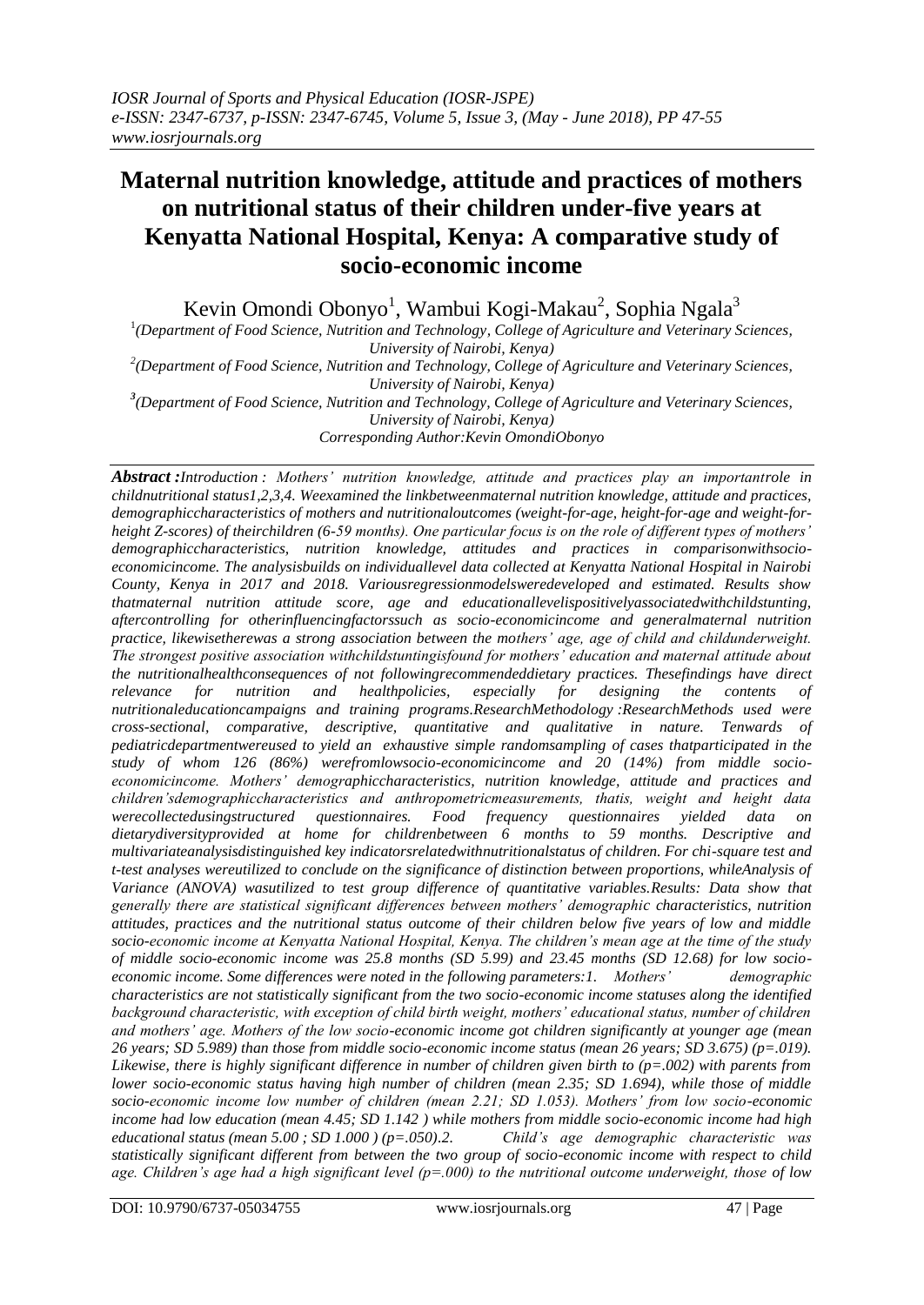*socio-economic income had the highest child age (mean 15.56; SD 8.532) while middle income had (mean 13.40; SD 5.177).3. Based on multivariable analysis, the factors associated with weight for age among children below five years of Kenyatta National Hospital in the study included dietary diversity score slightly significance at (p=.056), child age (p=.001), number of children (p=.039), nutrition attitude slightly significant at (p=.097)4. Child age, dietary diversity score and nutrition practices were associated with height for age among children in the study. Child age (p=.007), dietary diversity score (p=.031), nutrition practices (p=.024)5. Child age and nutrition practices were the only factors that were associated with weight for height among children of below five years at Kenyatta National Hospital, Nairobi County. Child age (p=.000) and nutrition practices (p=.006).Conclusion: The study in its findings came to conclusion that there is a statistical significance difference in nutritional status among children from low and middle socio-economic income status. Child and mothers' socio-demographic characteristics, nutrition practices, attitudes and dietary diversity score are associated with nutritional outcomes in both low and middle socio-economic income. Even though Kenyatta National Hospital has provided standardized guideline for child feeding practices, it is not effected by the mothers hence child malnutrition. The recommendation based on the findings of the study is that Kenyatta National Hospital should do regular follow up to find out whether the nutritional counseling that is provided to mothers at the Hospital is practiced by mothers. Also the ministry of health should ensure that this is reinforced to help minimize child malnutrition. With the help of ministry of health, mothers should be empowered economically by the government of Kenya so that they can be able to have some source of income to support their children in improving their nutritional status. Since mothers are the ones who make independent decisions for their babies on food choices, this study also recommends creating awareness on the effect of poor dietary practices on underweight, stunting and overweight or obesity and associated health risks. This should aim at improving nutrition knowledge, positive attitudes and appropriate dietary practices.*

*Key Words: Maternal Nutrition knowledge, attitude, practices, socio-economic income, food diversity and association.*

---------------------------------------------------------------------------------------------------------------------------------------

Date of Submission: 18-06-2018 Date of acceptance: 03-07-2018 ---------------------------------------------------------------------------------------------------------------------------------------

# **I. Introduction**

Malnutrition affects young children physically, socially and psychologically. It interferes with their education and their work performance at a later stage<sup>1,2</sup>. No place is this more evident than in Kenya. Solution is required for this cycle, and it is urgent that we address it and set our objectives in life.

Health and nutrition are vital elements for the developing countries. There is big difference between developing countries and developed countries when it comes to nutrition; developed countries do badly in undernutrition while developed countries do badly in overnutrition. Maternal nutrition knowledge and health status of children under-five years are essential particularly amid lactation period. Notwithstanding health and nutrition, variables, for example, maternal age, the quality of nutrition is of serious concern.

Child malnutrition is now commonly recognized as problematic in developing countries in Africa resulting in high rates of child mortality<sup>1,2,3,4</sup>. This is mainly attributed to the high rates of nutrition knowledge deficiency, negative attitude and inappropriate practices on health dietary practices of the children.. The current study aims of the study is to contribute towards better understanding of the contribution made towards maternal nutrition knowledge, attitudes and practices of mothers on nutritional status of their children below five years at Kenyatta National Hospital, Nairobi County in Kenya.

# **II. Material And Methods**

T This prospective comparative study was carried out on mothers with children aged 6 to 59 months attending nutrition counseling and child growth monitoring, constituted the universe population that yielded a simple random sample of 146 at the Department of Paediatrics at Kenyatta National Hospital, Nairobi County, Kenya from December, 2017 to January, 2018. A total of 146 mothers aged 18 years to 40 years were in this study and their children aged of 6 months to 59 months.

**Study Design:**Cross-sectional study, descriptive, comparative, quantitative and qualitative study in nature.

**Study Location**: The study was conducted at Paediatric Department of Kenyatta National Hospital (KNH) in Nairobi, County, Kenya. Nairobi County covers a region of 680 M squared. The hospital was established to satisfy the part of being a National Referral and Teaching Hospital, and in addition to give medical research environment. Built up in 1901 with a bed limit of 40, KNH became a State Company in 1987 with a Management Board and is at the apex of the referral framework in the Kenya Health Sector. Kenyatta National Hospital is the largest referral health facility in the Nairobi County with 50 wards, 20 out-patients clinics, 24 theaters and a total bed capacity 1,800. The normal bed occupy rate goes to 300% and at any given day the Health facility host in its wards in the vicinity is 2500 and 3000 patients. The health facility on average has over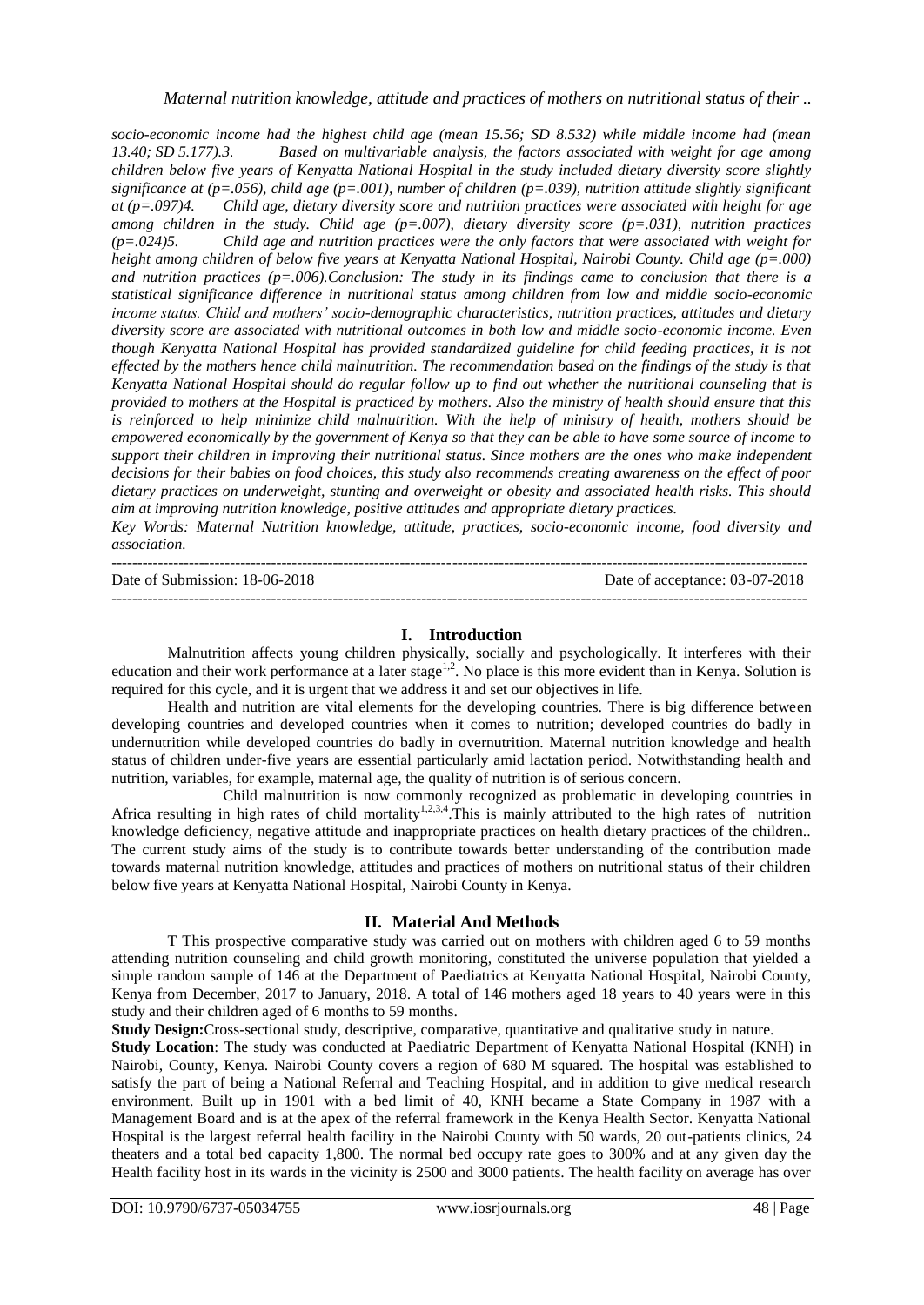80,000 in-patients annually. It is located in Upper Hill Community area which is about 5km from Central Business District in Nairobi, Kenya. The hospital is a National Referral and Teaching in Hospital, and provides a medical research environment.

**Study Duration:** December, 2017 to January, 2018.

**Sample size:** 146 mothers attending mother and child clinic for child growth monitoring and vaccination.

**Sample size calculation:** The sample size was calculated using Fischer's formula on the basis of child undernutrition rate (11%) in Nairobi County. The target population from which we randomly selected our sample was mothers taking their children for growth monitoring at the Department of Paediatric. The sample size obtained for this study was 146 patients for each group of socio-economic income; middle socio-economic income and low socio-economic income.

**Subjects & selection method**: The study population was drawn from consecutive patients who presented their children for growth monitoring to Department of Paediatrics at Kenyatta National Hospital, Nairobi Countywho went with their children for growth monitoring December, 2017 and January, 2018.

# **Inclusion criteria:**

1. Mother and child dyads attending mother and child clinic for child growth monitoring and nutrition counseling at the department of Paediatrics at Kenyatta National Hospital for nutrition counseling, child low birth weight, growth monitoring and immunization irrespective of the regions they reside in. Only children above six months and children below five years whose mothers voluntarily accepted to participate by signing the consent form after being explained to what the study entails and giving permission for their infants to be assessed nutritional status in the study were included.

## **Exclusion criteria:**

- 1. Pregnant women;
- **2.** A severely sick child did not participate as well as children below six months and children above five years old whose parents did not give consent. Infants accompanied by members of the family other than their mothers did not participate since most of the questions were directed towards biological.

# **Procedure methodology**

After written informed consent was obtained, a well-designed pretested questionnaire was used to collect data of the recruited patients retrospectively. The questionnaire included socio-demographic characteristics such as age, gender, educational status, occupation and consanguineous marriage, nutrition knowledge, attitude, and practices. Anthropometric measurements (weight and height) of children were taken. Also children's demographic characteristics; date of birth, age, birth weight and gender were included in the questionnaire.

# **Statistical analysis**

Data was analyzed using SPSS version 20 (SPSS Inc., Chicago, IL). Mother's and children's t-test were used to ascertain the significance of differences between mean values of two continuous variables and confirmed by nonparametric Mann-Whitney test. In addition, paired t-test was used to determine the difference between Socio-economic income of mothers with the nutritional status of their children, and this was confirmed by the Wilcoxon test which wasa nonparametric test that compares two paired groups. Chi-square and Fisher exact tests were performed to test for differences in proportions of categorical variables between two or more groups. The level  $P < 0.05$  was considered as the cutoff value or significance.

## **III. Result**

The data collected allowed the analysis of Paediatric health department at Kenyatta National Hospital on nutrition knowledge attitudes and practices of mothers on the nutritional outcome of their children. The results are both quantitative and qualitative. Descriptive results have been presented in tables, and mainly give the information on the socio-demographic characteristics of the children, mothers and their socio-economic status. Thestudy sample was set at 146 mother and child dyads.

## **Relationship of mothers' and children's socio-demographic characteristics on nutritional statusunderweight of their children**

Table 1 presents results pertaining to mother and child socio-demographic characteristics, disaggregated by socio-economic income and nutritional status of children who are under-weight. The results show a comparatively high level of child nutritional status and socio-economic income measured based on monthly household income in the middle socio-economic income group compared to those from the lower socio-economic income. There was nosignificance difference in the sociodemographic characteristics of mother. There was high significant level of child age  $(p=000)$ , those of low socio-economic income had the highest child age (mean 15.56; SD 8.532) while middle income had (mean 13.40; SD 5.177).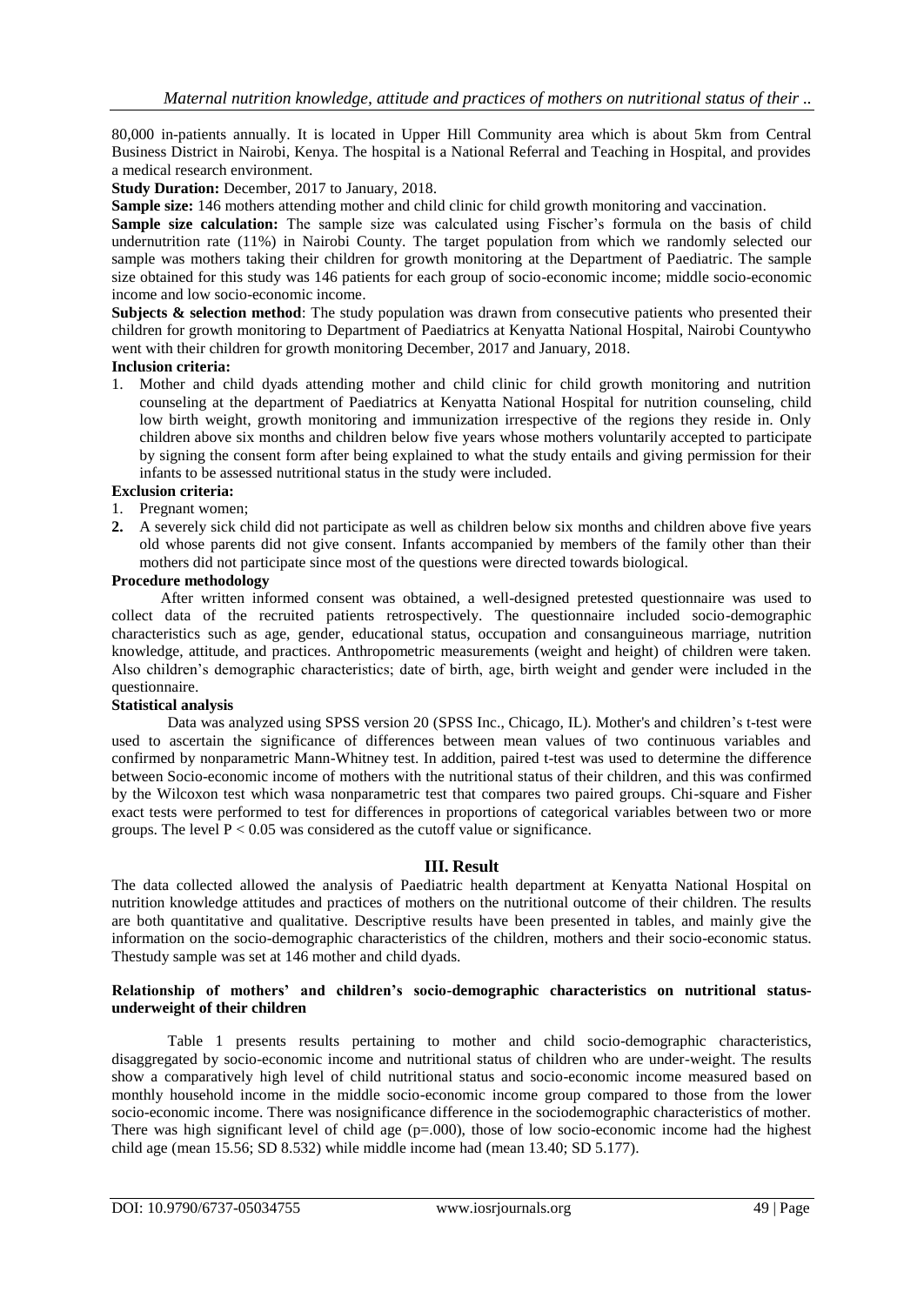| <b>Mother and child</b> |              |               |              |            | <b>Weight for Age</b> |               |                           |                                 |                     |
|-------------------------|--------------|---------------|--------------|------------|-----------------------|---------------|---------------------------|---------------------------------|---------------------|
| socio-demographic,      | Underweight  |               |              | Normal     |                       |               | <b>Test of Statistics</b> | <i>p-value</i>                  |                     |
| characteristics         | $N=$         | 46            |              | $N =$      | 100                   |               |                           |                                 |                     |
| Low Income              |              | Middle Income |              | Low Income |                       | Middle Income |                           |                                 |                     |
|                         | $n=41$       |               | $n=5$        |            | $n = 85$              |               | $n=15$                    |                                 |                     |
|                         | Mean; SD     |               | Mean;        | SD         | Mean; SD              |               | Mean; SD                  |                                 |                     |
| <b>Mothers</b> age      | 26.35; 5.989 |               | 26.00; 4.472 |            | 25.83; 6.169          |               |                           | $26.47; 3.675 \t=0.551; df=144$ | .019 <sup>a</sup>   |
| <b>Marital Status</b>   | 1.85; 0.654  |               | 1.60; 0.548  |            | 1.93; 1.163           |               |                           | 1.73; $0.704t=0.421$ ; df=144   | .065 <sup>a</sup>   |
| No. of Children         | 2.44:1.19    |               | 3.20; 1.924  |            | 2.09; 1.007           |               | 2.07; 1.580               | $t=2.123$ ; df=144              | $.213^{\circ}$      |
| Education               | 4.24:1.067   |               | 4.80; 0.837  |            | 4.55; 1.029           |               | 5.40; 1.121               | $t=1.967$ ; df=144              | .466 <sup>a</sup>   |
| Occupation              | 4.73; 1.342  |               | 3.80; 1.304  |            | 4.36; 1.534           |               | 4.33; 2.440               | $t=0.955$ ; df=144              | .077 <sup>a</sup>   |
| Sex/Gender              | 1.49; 0.506  |               | 1.40; 0.548  |            | 1.51; 0.503           |               | 1.53; 0.516               | $t=0.354$ ; df=144              | $.778^{\rm a}$      |
| <b>Child Age</b>        | 15.56; 8.532 |               | 13.40; 5.177 |            | 21.80; 11.77          |               |                           | $26.80;12.746t=1.084; df=144$   | .000 <sup>a</sup>   |
| Child birth Weight      | 2.943; 0.596 |               | 2.920; 0.295 |            | 2.846; 0.560          |               | 2.760; 0.518              | $t=3.715; df=144$               | $.782$ <sup>a</sup> |

## **Table 1: Relationship of mothers' and children's socio-demographic characteristics on nutritional statusunderweight of their children**

**a** Independent t-test

**\***Significant results are highlighted in bold

#### **Relationship of mothers' and children's socio-demographic characteristics on nutritional status-stunting of their children**

Table 2 below presents results pertaining to mother and child socio-demographic characteristics, disaggregated by socio-economic income and nutritional status of children who are stunted. The results show a comparatively high level of child nutritional status and socio-economic income measured based on monthly household income of the middle socio-economic income group compared to those from the lower socioeconomic income. There was a significance difference in the sociodemographic characteristics of mothers in terms of educational status of the low income mothers (mean 4.45; SD 1.142), while those of the middle income (mean=  $5.00$  SD=  $1.000$ ) (P=.050). Likewise there was a statistical significance difference on number of children that mothers had, of the low income (mean2.35; SD 1.694), while middle income (mean 2.21; SD 1.053) (P=0.002).

## **Table 2: Relationship of mothers' and children's socio-demographic characteristics on nutritional statusstunting of their children**

|                   | <b>Height for Age</b> |              |                                                   |
|-------------------|-----------------------|--------------|---------------------------------------------------|
| Stunting          | Normal                |              | <b>Test of Statistics</b> <i>p-value</i>          |
| $N=$              | 57                    | $N=$         | 89                                                |
| Low Income        | Middle Income         | Low Income   | Middle Income                                     |
| $n=49$<br>$n = 8$ | $n=77$                | $n=12$       |                                                   |
| Mean; SD          | SD<br>Mean:           | SD<br>Mean:  | Mean: SD                                          |
| 26.27; 6.204      | 25.50; 3.586          | 25.55; 5.873 | .855 <sup>a</sup><br>26.92; 3.777 t=0.439; df=144 |
| 1.82: 0.858       | 1.75:0.463            | 1.96; 1.117  | $.244^{\circ}$<br>1.67:0.778<br>$t=0.685:df=144$  |
|                   |                       |              |                                                   |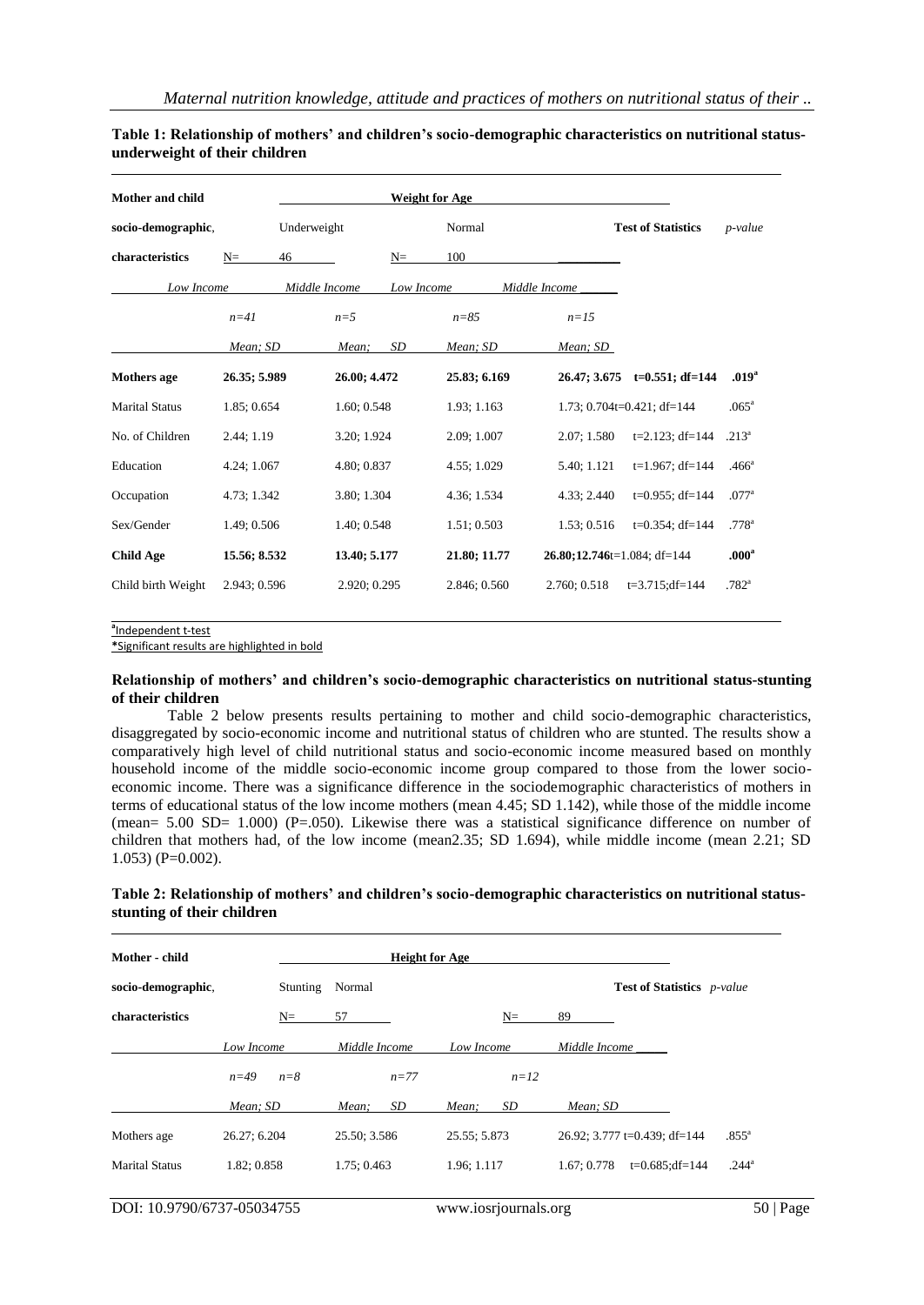| No. of Children            | 2.24:1.011    | 2.34; 1.085  | 2.35; 1.694   | .002 <sup>a</sup><br>$2.21$ ; 1.053 t=0.310;df=144   |
|----------------------------|---------------|--------------|---------------|------------------------------------------------------|
| <b>EducationalStatus</b>   | 4.45: 0.891   | 4.88; 1.126  | 4.45; 1.142   | .050 <sup>a</sup><br>$t=0.471:df=144$<br>5.50: 1.000 |
| <b>Occupational Status</b> | 4.43: 1.429   | 4.63:1.408   | 4.52; 1.518   | $t=0.066$ : df=144<br>$173^{\rm a}$<br>3.92:2.610    |
| Sex/Gender                 | 1.49: 0.505   | 1.63:0.518   | 1.51:0.503    | $t=0.168:df=144.940^a$<br>1.42:0.515                 |
| Child Age                  | 22.41: 10.868 | 29.88: 8.560 | 18.09: 11.049 | 19.17: 13.456 t=2.764:df=144 .823 <sup>a</sup>       |
| Child birth Weight         | 2.90:0.644    | 2.94: 0.358  | 32.87: 0.524  | $2.71: 0.527t=0.624$ : df=144.387 <sup>a</sup>       |
|                            |               |              |               |                                                      |

**a** Independent t-test

**\***Significant results are highlighted in bold

#### **Relationship of mothers' and children's socio-demographic characteristics on nutritional statusoverweight of their children**

Table 3 presents results pertaining to mother and child socio-demographic characteristics, disaggregated by socio-economic income and nutritional status of children who are overweight. The results show a comparatively analysis of child nutritional status and socio-economic income measured based on monthly household income in the middle socio-economic income group compared to those from the lower socio-economic income. There was no significance difference in the sociodemographic characteristics of mothers and the children on the nutritional outcome of children based on obesity or overweight.

#### **Table 3: Relationship of mothers' and children's socio-demographic characteristics on overweight of their children**

| <b>Mother and child</b>       |                   | <b>Weight for Height</b> |                                       |                                   |                   |
|-------------------------------|-------------------|--------------------------|---------------------------------------|-----------------------------------|-------------------|
| socio-demographic, Overweight |                   | Normal                   |                                       | <b>Test of Statistics</b>         | <i>p-value</i>    |
| characteristics               | 28<br>$N=$        |                          | 118<br>$N=$                           |                                   |                   |
|                               | Low Income        | Middle Income            | Low Income                            | Middle Income                     |                   |
|                               | $n=22$            | $n=6$                    | $n = 104$                             | $n=14$                            |                   |
|                               | Mean; SD Mean; SD | Mean: SD                 | Mean: SD                              |                                   |                   |
| Mothers age                   | 25.55; 7.501      | 24.50; 3.619             | 25.88; 5.661                          | $27.14$ ; $3.527$ t=0.591; df=144 | $.265^{\circ}$    |
| <b>Marital Status</b>         | 2.00; 1.069       | 1.67:0.516               | 1.88; 1.017                           | 1.71; $0.726$ t=0.310; df=144     | $.605^{\rm a}$    |
| No. of Children               | 2.14; 1.037       | 2.17; 1.941              | 2.22; 1.061                           | 2.43; 1.651 t=0.423; df=144       | $.724^{\circ}$    |
| <b>Educational Status</b>     | 4.49; 0.854       | 4.83; 1.329              | 4.42; 1.086                           | 5.43; 0.938 t=0.440; df=144       | .500 <sup>a</sup> |
| <b>Occupational Status</b>    | 4.77; 1.270       | 4.33; 1.966              | 4.42;1.518 4.14; 2.349t=0.864; df=144 | $.275^{\circ}$                    |                   |
| Sex/Gender                    | 1.45; 0.510       | 1.50; 0.548              | 1.51; 0.502                           | 1.50; $0.519t=0.439$ ; df=144     | $.513^{\circ}$    |
| Child Age                     | 30.36; 10.445     | 34.50; 7.036             | 17.53; 9.963                          | 18.71; 11.638t=6.411; df=144      | .823 <sup>a</sup> |
| Child birth Weight            | 2.83; 0.758       | 2.85; 0.378              | 22.89; 0.528                          | 2.779; 0.516 t=0.366; df=144      | $.224^{\circ}$    |
|                               |                   |                          |                                       |                                   |                   |

**a** Independent t-test

**\***Significant results are highlighted in bold

**Multivariate analysis of factors associated with under-weight in children**

Table 4 provides adjusted odds ratios for the association between different variables and weight for age among children below five years. Based on the multivariable analysis, the factors associated with weight for age among children in the study included age, birth weight, mothers nutrition knowledge, attitude, practices dietary diversity score. Based on the multivariate analysis, the factors associated with weight for age in the study included child age, number of children, dietary diversity score and nutrition attitude. The children who were being taken to clinic for check-up over two years were likely to be under-weight than their counterparts who were taken to clinic for checkup at younger age of below two years. Results showed that diversity score was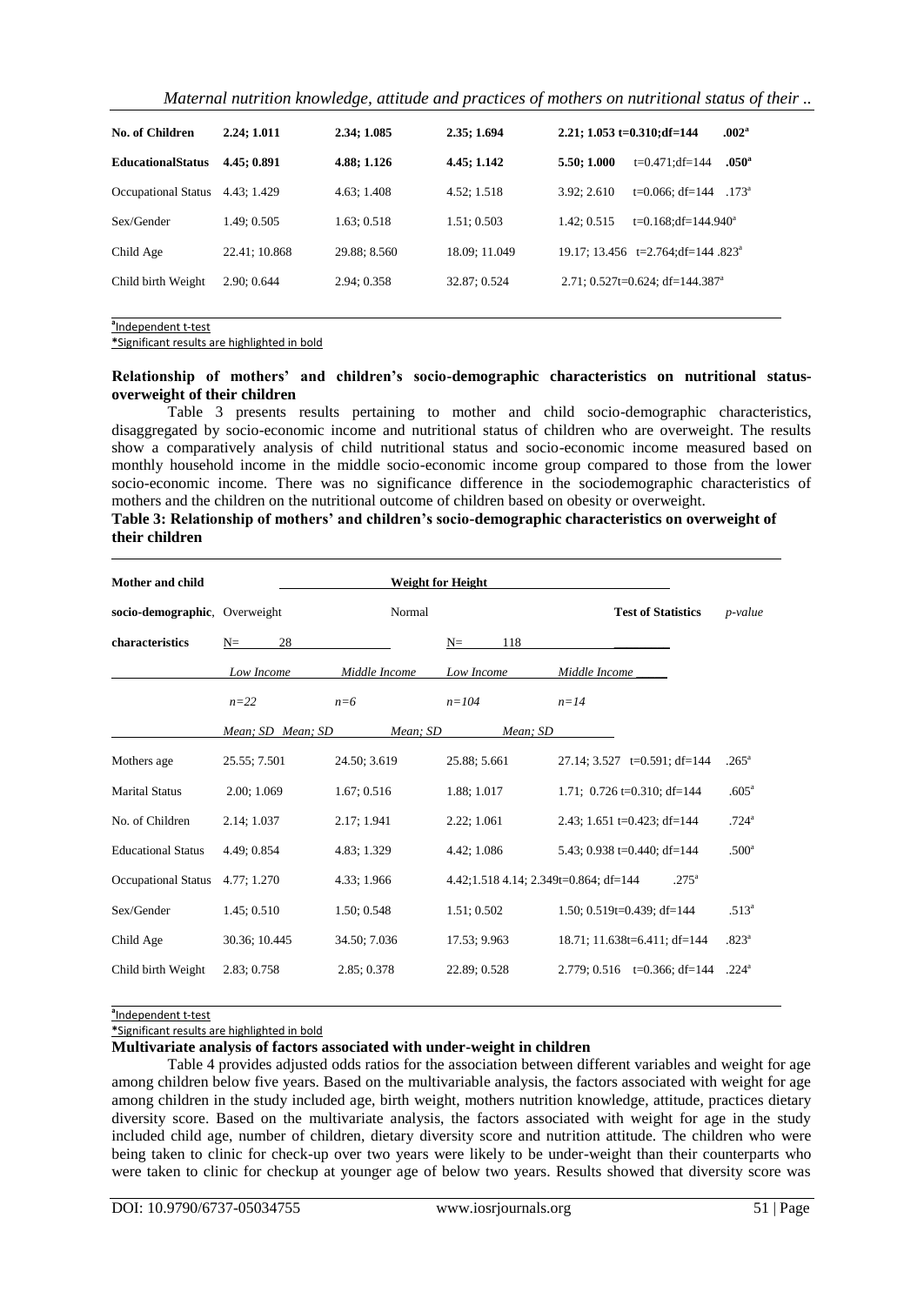slightly associated with increased likelihood of children recording lower weight for age, after controlling for other variables included in the model. Nutritional negative attitude was also slightly associated with the increased likelihood of children recording lower weight for age, after controlling for other variables include in the model.

| Variables <sup>2</sup>       | β       | βSE  | Wald<br><b>Statistic</b> | p-<br>value | <b>Adjusted</b><br>Odds<br>Ratio | <b>Odds Ratio</b><br>95% CI |
|------------------------------|---------|------|--------------------------|-------------|----------------------------------|-----------------------------|
| Constant                     | .777    | .178 |                          |             |                                  |                             |
| Child birth weight           | .151    | .427 | .126                     | .723        | 1.163                            | $.504 - 2.685$              |
| Child age                    | .080    | .024 | 10.766                   | .001        | 1.083                            | $1.033 - 1.136$             |
| Mothers' occupational status | $-.107$ | .152 | .492                     | .483        | .899                             | $.891 - 1.094$              |
| No. of children              | $-318$  | .154 | 4.257                    | .039        | .727                             | $.537 - .984$               |
| Mothers' age                 | $-.017$ | .050 | .117                     | .732        | .983                             | $.891 - 1.084$              |
| Mothers' educational level   | .219    | .221 | .986                     | .321        | 1.245                            | $.808 - 1.919$              |
| Socio-economic income        | .394    | .771 | .261                     | .609        | 1.483                            | $.327 - 6.720$              |
| Dietary diversity score      | .316    | .165 | 3.653                    | .056        | 1.371                            | $.992 - 1.896$              |
| Nutrition Knowledge          | .041    | .495 | .007                     | .934        | 1.042                            | $.395 - 2.749$              |
| <b>Nutrition Attitude</b>    | 1.167   | .702 | 2.762                    | .097        | 3.213                            | $.811 - 12.725$             |
| <b>Nutrition Practice</b>    | -581    | .662 | .768                     | .381        | .560                             | $.153 - 2.050$              |

**Table 4: Multivariate analysis of factors associated with under-weight in children**

<sup>a</sup>Hosmer and Lemeshow test for model fit -  $x^2$ ; DF; p-value

ref-reference category

DF- Degree of Freedom; CI- Confidence Interval

## **Multivariate analysis of factors associated with Stunting in children**

Child age, dietary diversity score and mothers' nutritional practices were associated with height for age among children below five years. Child age ( $p=0.007$ ), dietary diversity score ( $p=0.031$ ) and mothers' nutritional practices (p= .024) were associated with a higher likelihood of recording lower height for age, after controlling for other variables included in the model. Results from bivariate analysis that showed no significant association between socio-economic income and height for age remained the same in the logistic regression model.

#### **Table 5: Multivariate analysis of factors associated with Stunting in children**

| Variables <sup>3</sup>       | β        | βSE  | Wald<br><b>Statistic</b> | p-<br>value | <b>Adjusted</b><br>Odds | <b>Odds Ratio</b><br>95% CI<br>Ratio |
|------------------------------|----------|------|--------------------------|-------------|-------------------------|--------------------------------------|
| Constant                     | .446     | .170 |                          |             |                         |                                      |
| Child birth weight           | .112     | .380 | .087                     | .767        | 1.119                   | $1.031 - 1.894$                      |
| Child age                    | $-049$   | .018 | 7.292                    | .007        | .952                    | .919 - .987                          |
| Mothers' age                 | .005     | .045 | .012                     | .915        | 1.005                   | $.919 - 1.098$                       |
| Mothers' occupational status | .077     | .132 | .342                     | .559        | 1.081                   | $.834 - 1.401$                       |
| No. of children              | $-0.085$ | .212 | .002                     | .967        | .991                    | $.654 - 1.503$                       |
| Mothers' educational level   | .145     | .200 | .544                     | .461        | 1.159                   | $783 - 1.716$                        |
| Socio-economic income        | .298     | .628 | .225                     | .635        | 1.347                   | $.393 - 4.612$                       |
| Dietary diversity score      | .335     | .155 | 4.665                    | .031        | 1.398                   | $1.031 - 1.894$                      |
| Nutrition Knowledge          | $-964$   | 651  | 2.193                    | .139        | .389                    | $.106 - 1.366$                       |
| <b>Nutrition Attitude</b>    | .744     | .582 | 1.635                    | .201        | 2.104                   | $.673 - 6.584$                       |
| <b>Nutrition Practices</b>   | 1.076    | .477 | 5.081                    | .024        | 2.932                   | $1.151 - 7.473$                      |

<sup>a</sup>Hosmer and Lemeshow test for model fit -  $x^2$ ; DF; p-value

ref-reference category

DF- Degree of Freedom; CI- Confidence Interval

#### **Multivariate analysis of factors associated with overweight in children**

Analyses of the correlates of nutritional outcome among children below five years were done. Child age and mothers nutritional practices were associated with the weight for age, meaning there was a statistical significant association with weight for age in the analyses of child's age ( $\beta$ = -118; SE = .027; DF = ; p = .000) and mothers' nutrition practices ( $\beta$  = -2.073; SE = .754; DF = ; p = .006) after controlling for other variables in the regression model. None of the factors remaining could predict statistical significance of obesity.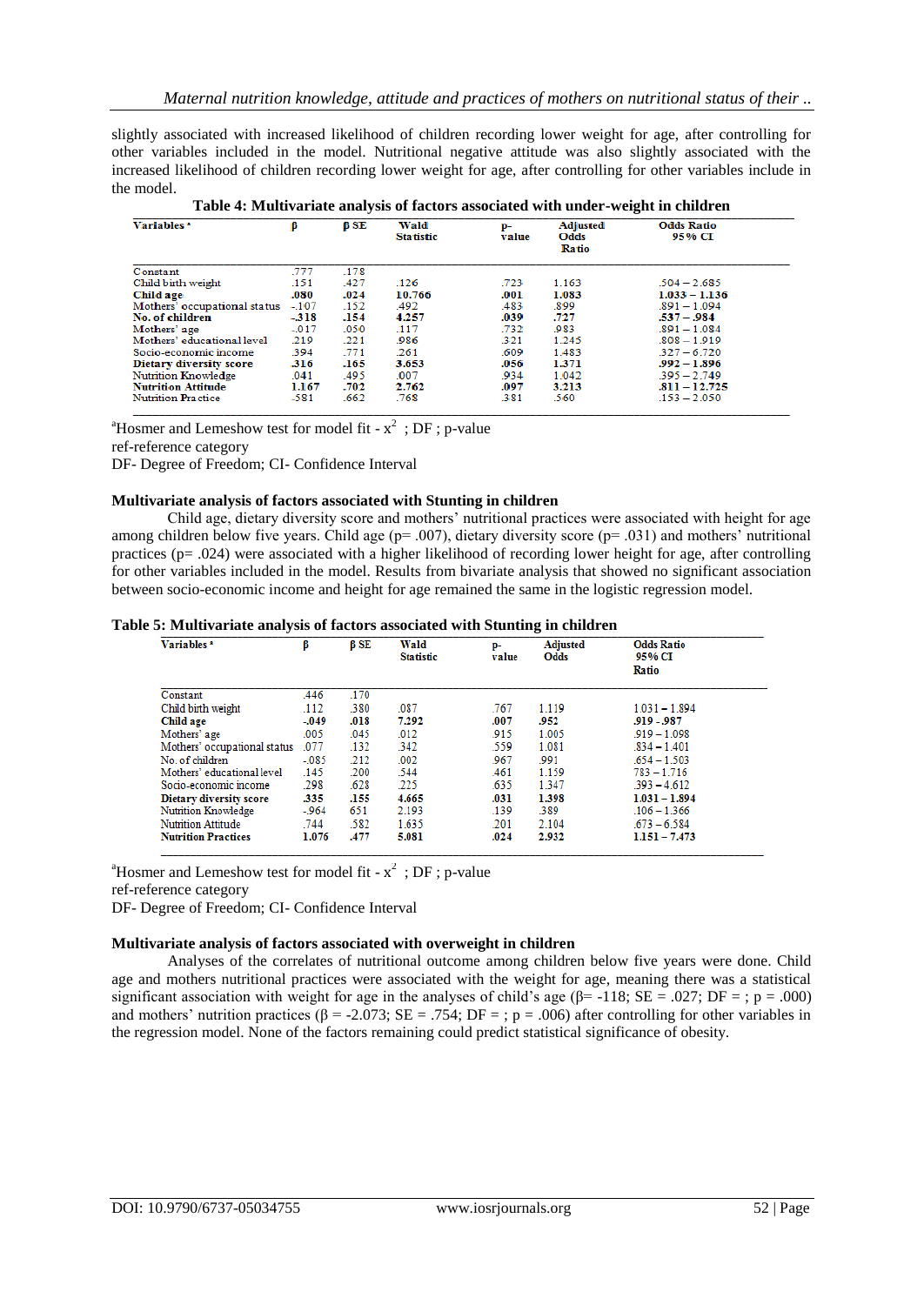| Variables <sup>2</sup>       | β        | <b>B</b> SE | Wald<br><b>Statistic value</b> | Odds | $\mathbf{p}$ | <b>Adjusted</b><br>95% CI<br>Ratio | <b>Odds Ratio</b> |
|------------------------------|----------|-------------|--------------------------------|------|--------------|------------------------------------|-------------------|
| Constant                     | .446     | .170        |                                |      |              |                                    |                   |
| Child birth weight           | $-473$   | .608        | .606                           |      | .436         | .623                               | $.189 - 2.051$    |
| Child age                    | $-118$   | .027        | 18.551                         |      | .000         | .889                               | $.842-.938$       |
| Mothers' occupational status | $-097$   | .190        | .258                           |      | .611         | .908                               | $.625 - 1.318$    |
| Mothers' age                 | .088     | .071        | 1.542                          |      | .241         | 1.092                              | $.950 - 1.255$    |
| No. of Children              | .156     | .297        | .278                           |      | .598         | 1.169                              | $.653 - 2.092$    |
| Mothers' education level     | .152     | .354        | .184                           |      | .668         | 1.0164                             | $.581 - 2.331$    |
| Socio-economic income        | $-522$   | .852        | 375                            |      | .540         | .593                               | $.112 - 3.150$    |
| Dietary diversity score      | $-0.013$ | .240        | .003                           |      | .958         | .987                               | $.617 - 1.581$    |
| Nutrition knowledge          | .719     | .731        | .967                           |      | .325         | 2.052                              | $.490 - 8.593$    |
| Nutrition attitude           | $-522$   | .852        | 375                            |      | .540         | .593                               | $.112 - 3.150$    |
| <b>Nutrition practices</b>   | $-2.073$ | .754        | 7.560                          |      | .006         | .126                               | $.029 - .551$     |

<sup>a</sup>Hosmer and Lemeshow test for model fit  $-\chi^2$ ; DF; p-value ref-reference category

DF- Degree of Freedom; CI- Confidence Interval

## **IV. Discussion**

#### **Relationship of mothers' and children's socio-demographic characteristics on underweight of their children**

The results show a comparative analysis of child nutritional status and socio-economic income measured based on monthly household income in the middle socio-economic income group compared to those from the lower socio-economic income. Based on child underweight nutritional status, there was a significance difference in the sociodemographic characteristics of mother in terms of marital status of the low income mothers (mean 1.85; SD 0.654), while those of the middle income (mean=  $1.93$  SD=  $1.163$ ) (P=.065). Likewise the occupational status of mothers was slightly significant ( $p=077$ ), low income mothers had high occupational status (mean 4.73; SD 1.342) while middle income had low socio-economic income (mean 4.36; SD 1.534). Likewise there was high significant level of child age  $(p=000)$ , those of low socio-economic income had the highest child age (mean 15.56; SD 8.532) while middle income had (mean 13.40; SD 5.177).This means that when a child is taken for nutritional health check up at the hospital at a younger age then the nutritional health of the child is likely to improve instead of being taken at a later stage when the child is past two years, likewise the occupational status of a mothers plays a significant role in enhancing child nutritional status<sup>1, 2, 3, 7</sup>. It is through occupational status that mothers are able to secure some income to sustain their families and even improve the nutritional health status of their children<sup>5,10,11</sup>.

#### **Relationship of mothers' socio-demographic characteristics and child birth weight on stunting of their children**

The results show a comparatively high level of child nutritional status based on stunting and socioeconomic income measured based on monthly household income of the middle socio-economic income group compared to those from the lower socio-economic income. There was a significance difference in the sociodemographic characteristics of mothers in terms of educational status of the low income mothers (mean 4.45; SD 1.142), while those of the middle income (mean=  $5.00$  SD=  $1.000$ ) (P=.050). Mothers educational status has a significance role in enhancing child nutritional status. This indicates that mothers had not received adequate educational status<sup>5,13,14</sup>, since most of them only managed to reach upper-primary and secondary school. Likewise the number of children had s significance role in influencing the nutritional status of children when it comes to stunting, mothers from low socio-economic status had high number of children (mean 2.35; **SD 1.694**), while mothers from middle socio-economic income had few children (mean **2.21; SD 1.053**) (p=**.002**). This is because mothers from low socio-economic status with no proper source of income are not able to feed their children due to insufficient funds and lack of employment hence stunting of children<sup>12</sup>.

# **Relationship of mothers' and children's socio-demographic characteristics on overweight of their children**

The results show a comparatively level of child nutritional status base on overweight and socioeconomic income measured based on monthly household income in the middle socio-economic income group compared to those from the lower socio-economic income. There was no significance difference in the sociodemographic characteristics of mothers and the children on the nutritional outcome of children based on obesity or overweight. This was a positive result because most of the children were not overweight and also due to inadequate food from households very few children were overweight.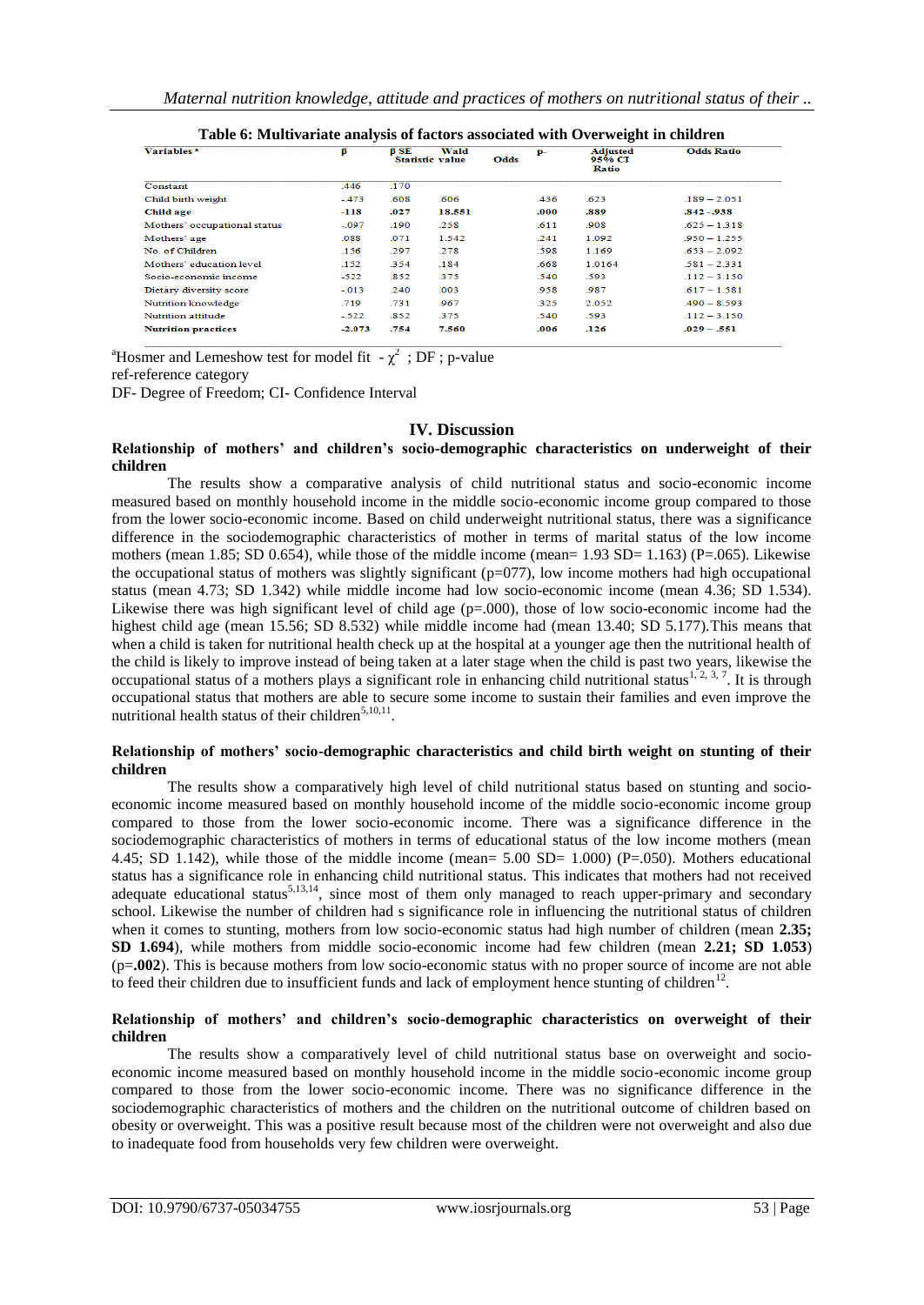## **Multivariate analysis of factors associated with under-weight in children**

Based on the multivariate analysis, the factors associated with weight for age among children and mothers in the study included child age, number of children, dietary diversity score and nutrition attitude. The children who were being taken to clinic for check-up passed two years were likely to be under-weight than their counterparts who were taken to clinic for checkup at younger age of below two years. Results showed that diversity score was associated with increased likelihood of children recording lower weight for age, after controlling for other variables included in the model. Nutrition attitude was associated with the increased likelihood of children recording lower weight for age, after controlling for other variables include in the model. Underweight or weight-for-age measure reflects both long term chronic malnutrition and recent food insecurity or illness. It can thus reflect prenatal under nutrition, infection and possibly inadequate childcare practices. A well-diversified diet is a sure way to achieve the important micronutrients of the body<sup>1,14,15</sup>. In this study the diets reflects poor diversity with low consumption of the micronutrient rich animal source foods and fruits and vegetables and high consumption of the energy- dense staples**.**

## **Multivariate analysis of factors associated with stunting in children**

Child age, dietary diversity score and mothers' nutritional practices were associated with height for age among children below five years in the study. Child age ( $p = .007$ ), dietary diversity score ( $p = .031$ ) and mothers' nutritional practices ( $p = .024$ ) were associated with a higher likelihood of recording lower weight for age, after controlling for other variables included in the model. Results from multivariate analysis showed no significant association between socio-economic income and height for age remained the same in the logistic regression model. The high stunting levels could have been due to micronutrient deficiency, which is evidenced by high consumption levels of carbohydrate based staples and the low consumption of vitamin and mineral rich fruits and vegetables. Additionally, the inadequate childcare practices (Early introduction of complementary foods, inadequate breastfeeding practices and exposure to unsanitary conditions), combined with the interaction of infection can lead to poorly nourished children. Recurrent infectious diseases reduce appetite, increase metabolic requirements, and increase nutrient  $loss<sup>1, 2, 3</sup>$ .

It is therefore possible that more of the children have not been able to meet their requirements for energy over the years leading to growth faltering. The children's food consumption and dietary patterns reflect monotonous diet that is high in carbohydrates and low in nutrient rich foods such as fruits and vegetables. Child malnutrition is widespread in the community with more than half of the children being stunted. The high malnutrition levels are associated with poor hygiene practices, inadequate breastfeeding practices and inadequate complementary feeding practices $6,14,15$ .

## **Multivariate analysis of factors associated with overweight/obesity in children**

Analyses of the correlates of nutritional outcome among children below five years were done. Child age and mothers nutritional practices were associated with the weight for age, meaning there was a statistical significant association with weight for age in the analyses of child's age ( $\beta$ = -118; SE = .027; DF = ; p = .000) and mothers' nutrition practices ( $\beta = -2.073$ ; SE = .754; DF = ; p = .006) after controlling for other variables in the regression model. None of the factors remaining could predict statistical significance of obesity. This clearly indicates that children who are fed with more carbohydrates foods are likely to gain more wait. Mothers are the ones who make independent decisions for their babies on food choices<sup>6,7,9,11</sup>, the results shows that poor dietary practices has an impact on overweight and obesity and associated health risks. Appropriate dietary practices awareness is lacking among mothers with children below five years, this calls for further probe to ascertain the reason behind the poor dietary practices despite given the appropriate knowledge in child feeding practices.

# **V. Conclusion**

From the study findings, the following were concluded;

- 1. Child birth weight influences the nutritional status of children
- 2. Socio-economic income status determines children's nutritional status
- 3. Mothers' nutrition knowledge, attitude and practices influence children's nutritional status.
- 4. Dietary diversity scores contribute towards children's nutritional status.
- 5.

# **VI. Recommendations**

The study and research by other scholars have revealed that food diversity promotes nutrient variety density hence good nutritional status. However findings from the study indicate that there is little nutritional knowledge, attitudes and practices, and socio-economic income status as evidenced by low dietary diversity score that has been seen. As a result, the following is recommended;